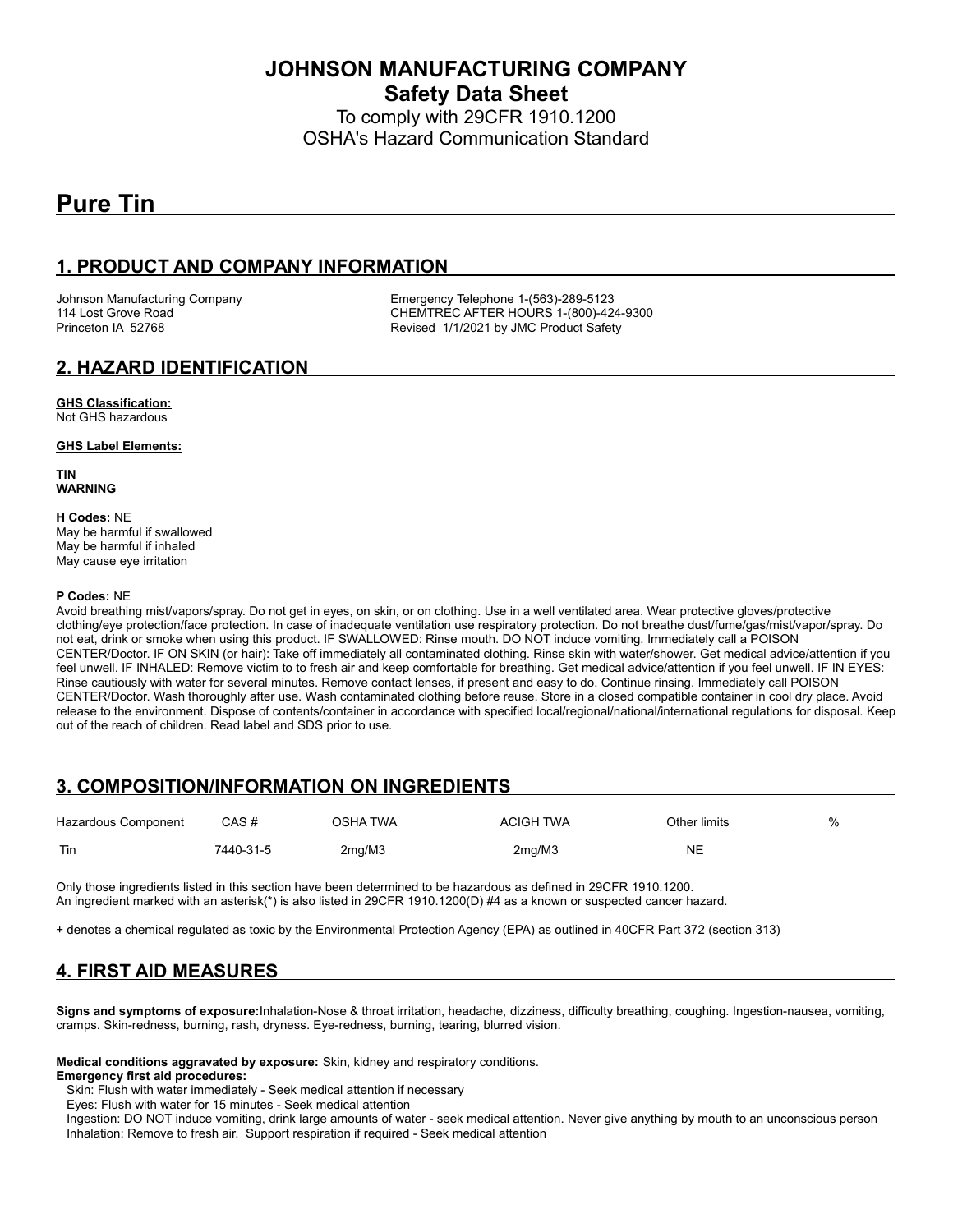## **5. FIREFIGHTING MEASURES**

**Extinguishing media**: dry chemical.

**Special fire fighting procedures**: use self sustaining respiratory suit. **Unusual Fire and Explosion Hazards**: High concentrations of dust may be explosive above 1100 F. May release tin and tin oxide fumes.

## **6. ACCIDENTAL RELEASE MEASURES**

**Methods and materials**: Flush into chemical sewer or sweep up with a suitable absorbent. Wear adequate protection as described in section 8. **Environmental Precautions:** Avoid release to the environment. Collect spillage.

## **7. HANDLING & STORAGE**

Wash thoroughly after use. Wash contaminated clothing before reuse. Store in a closed corrosive resistant container, with corrosive resistant liner, in cool dry place. Keep out of the reach of children. Read label and SDS prior to use.

### **8. EXPOSURE CONTROLS/PERSONAL PROTECTION**

**Occupational Exposure Limit Values:** See section 3. Respiratory Protection (type): HEPA mask required for fumes above TWA. Ventilation: Local Exhaust preferred Special: NE Mechanical: OK Other: NE Protective Gloves: plastic or rubber Eye Protection: Goggles or face shield Other Protective Clothing or Equipment: as required to avoid contact. Work/Hygienic Practices: Wash after use. Follow good industrial hygienic practices.

## **9. PHYSICAL AND CHEMICAL PROPERTIES**

Boiling Point: 4120 F Specific Gravity: 7.3 Vapor Pressure (mm Hg): NE Melting Point: 450 F Vapor Density: NE Evaporation Rate: <1 (butyl acetate=1) Solubility in water: nil pH: NE Flash Point: NE (TOC) Flammable Limits: lel: NE uel: NE Appearance and odor: Silver/Gray solid, odorless.

#### **10. STABILITY AND REACTIVITY**

**Stability** : STABLE Conditions to avoid : none

**Incompatibility (materials to avoid)**: strong bases & acids, oxidizers, sulfides, halogens. **Hazardous Decomposition or Byproducts (incomplete combustion)**: High concentrations of dust may be explosive above 1100 F. May release tin and tin oxide fumes.

**Hazardous Polymerization**: WILL NOT OCCUR Conditions to avoid: none

#### **11. TOXICOLOGICAL INFORMATION**

**Routes of entry:** Inhalation: yes Skin: no Ingestion: yes

**Health Hazards (acute and chronic):** Contact with fumes, dust and material may cause skin, eye and respiratory tract irritation. Ingestion may cause digestive tract irritation. Gross or repeated inhalation may result in "metal fume fever", symptoms of which may not manifest for several hours after exposure. Chronic exposure via inhalation may result in benign pneumoconiosis, other respiratory tract effects. Chronic inhalation and ingestion may result in kidney effects. Studies show that potential health risks vary by individual. Always minimize exposure as a precaution.

**Carcinogenicity:** not determined NPT? no IARC Monographs? no

## **12. ECOLOGICAL INFORMATION**

**Bio-accumulative Potential:** NE **Mobility in Soil:** NE **PBT & vPvB Assessment:** NE **Other Adverse Effects:** NE

**Toxicity:** NE **Persistence & Degradability:** NE